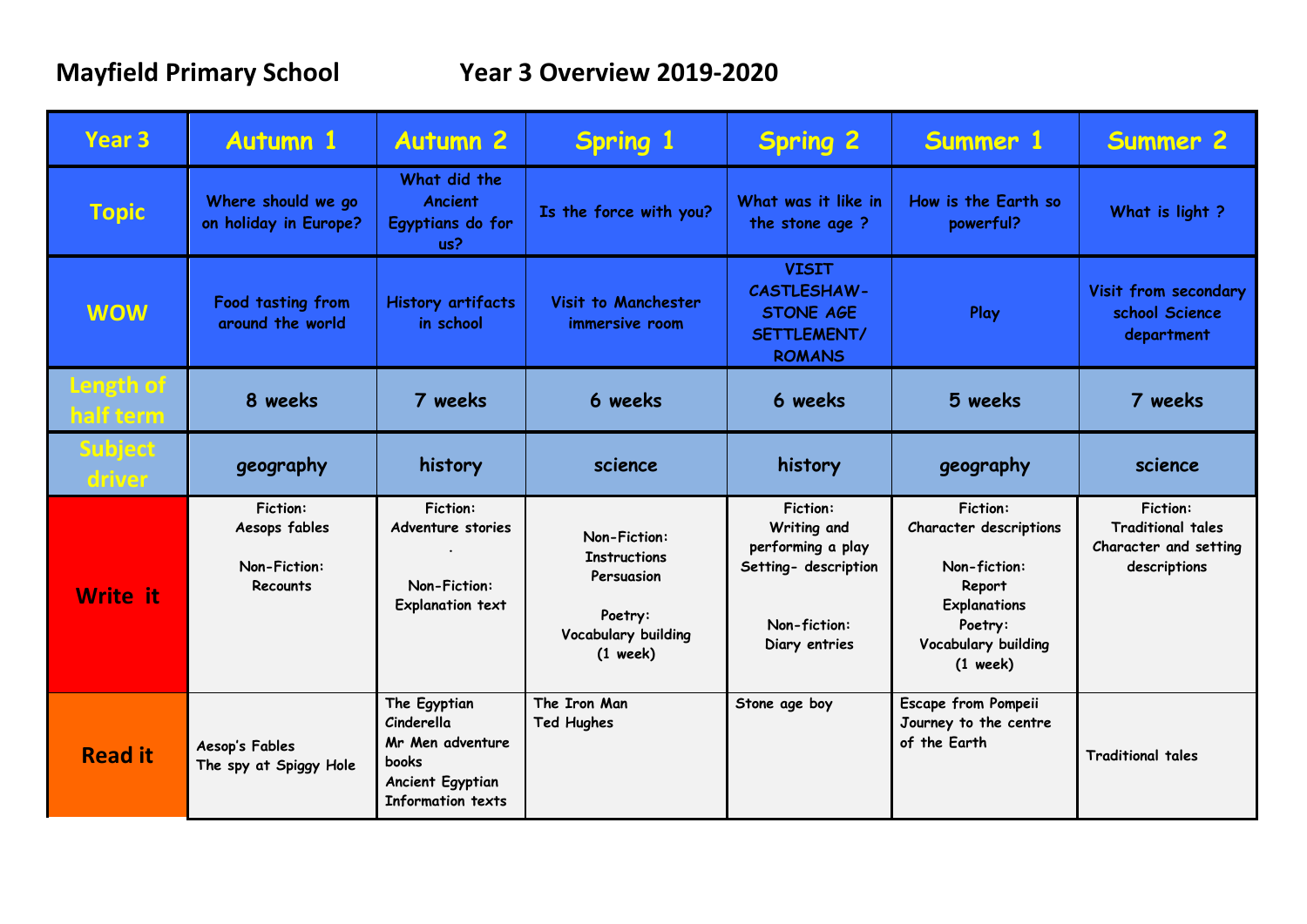# **Mayfield Primary School Year 3 Overview 2019-2020**

| <b>Work it out</b><br><b>Maths</b>             | Place Value:<br>Recognising value of three digit numbers<br><b>Addition and Subtraction:</b><br>Adding and subtracting up to three digit numbers mentally and<br>using formal written methods.<br>Developing a range of methods for adding and subtracting<br>efficiently.<br><b>Mental Maths:</b><br>Recalling and using three times table facts.<br>Counting on number lines.<br>Counting in 2, 5 and 10.<br>Doubling and halving numbers to 10.<br>Measurement:<br>Measure, compare, add and subtract lengths.<br>Solve problems involving length.<br><b>Mental Maths:</b><br>Recalling and using four times table facts. |                                                                                                                                                                                                                         | Multiplication and division:<br>Use facts for the 3, 4 and 8 times tables.<br>Solve problems involving multiplication and division (including missing<br>number problems).<br>Continue to develop mental and written methods for multiplication<br>and division.<br>Measurement:<br>Read and write time to the nearest minute (including reading time in<br>Roman numerals).<br>Convert between analogue and digital time.<br>Use time vocabulary (e.g. am and pm).<br>Compare duration of events.<br>Know and use key facts (e.g. how many seconds are in a minute, how<br>many days in a month).<br>Fractions:<br>Recognise and use fractions of numbers.<br>Find unit and non-unit fractions of numbers with using small<br>denominators.<br>Understand what a tenth is and count up and down in tenths. |                                                                                                                                   | Fractions:<br>Recognise and show, using diagrams, equivalent fractions.<br>Add and subtract fractions with the same denominator within one<br>whole.<br>Compare and order fractions with the same denominator.<br>Solve fraction problems.<br>Shape:<br>Recognise angles as properties of a shape.<br>Identify and use right angles.<br>Identify perpendicular and parallel lines.<br>Draw 2D shapes.<br>Make 3D shapes using modelling materials.<br>Recognise 3D shapes in different orientations.<br>Finding missing piece to 100<br>Convert pounds and pence<br>Measurement:<br>Measure, convert, add and subtract lengths, mass and capacity<br>Statistics:<br>Interpret and present data using bar charts, pictograms and tables.<br>Solve one-step and two-step problems using information presented<br>in bar charts, pictograms and tables. |                                                                                                                                             |
|------------------------------------------------|------------------------------------------------------------------------------------------------------------------------------------------------------------------------------------------------------------------------------------------------------------------------------------------------------------------------------------------------------------------------------------------------------------------------------------------------------------------------------------------------------------------------------------------------------------------------------------------------------------------------------|-------------------------------------------------------------------------------------------------------------------------------------------------------------------------------------------------------------------------|-------------------------------------------------------------------------------------------------------------------------------------------------------------------------------------------------------------------------------------------------------------------------------------------------------------------------------------------------------------------------------------------------------------------------------------------------------------------------------------------------------------------------------------------------------------------------------------------------------------------------------------------------------------------------------------------------------------------------------------------------------------------------------------------------------------|-----------------------------------------------------------------------------------------------------------------------------------|------------------------------------------------------------------------------------------------------------------------------------------------------------------------------------------------------------------------------------------------------------------------------------------------------------------------------------------------------------------------------------------------------------------------------------------------------------------------------------------------------------------------------------------------------------------------------------------------------------------------------------------------------------------------------------------------------------------------------------------------------------------------------------------------------------------------------------------------------|---------------------------------------------------------------------------------------------------------------------------------------------|
| <b>Experiment</b><br>with it<br><b>Science</b> | Animals including<br>humans<br>Nutrition: What our<br>foods our bodies need<br>to keep healthy?<br>What our teeth do/<br>What is our digestive<br>system is for?                                                                                                                                                                                                                                                                                                                                                                                                                                                             | Animals including<br>humans<br>Nutrition: What foods<br>our bodies need to keep<br>healthy? Identify that<br>humans and some other<br>animals have skeletons<br>and muscles for<br>support, protection and<br>movement. | <b>Forces and Magnets</b><br>observing magnets and how<br>they can repel/attract,<br>comparing materials,<br>knowing magnets have 2<br>poles, which repel/attract.                                                                                                                                                                                                                                                                                                                                                                                                                                                                                                                                                                                                                                          | Plants<br>Describing functions<br>need for plant life,<br>how water travels<br>inside plants and<br>pollination/seed<br>dispersal | <b>Rocks</b><br>grouping different rocks,<br>describing<br>fossils/formation and<br>recognising soils are made<br>from organic matter and<br>rock.                                                                                                                                                                                                                                                                                                                                                                                                                                                                                                                                                                                                                                                                                                   | Light<br>reflections/shadows-<br>knowing light from the<br>sun can be dangerous,<br>shadows are formed<br>when light sources are<br>blocked |
| <b>Compute it</b>                              | E-Safety and cyber<br>bullying                                                                                                                                                                                                                                                                                                                                                                                                                                                                                                                                                                                               | Advanced logic<br>Inputs and outputs                                                                                                                                                                                    | Advanced logic<br>Inputs and outputs                                                                                                                                                                                                                                                                                                                                                                                                                                                                                                                                                                                                                                                                                                                                                                        | Sharing information<br>Storybook                                                                                                  | Loops and sequences<br>Understanding controls                                                                                                                                                                                                                                                                                                                                                                                                                                                                                                                                                                                                                                                                                                                                                                                                        | Email safety<br>Pattern and repetition                                                                                                      |
| <b>Explore it</b><br><b>Geography</b>          | Where should we go on<br>holiday?<br>Coastal environments. /<br>Weather, map work                                                                                                                                                                                                                                                                                                                                                                                                                                                                                                                                            | <b>How is Egypt</b><br>different to<br>Britain?<br>Case study of<br>Egypt                                                                                                                                               | Are all towns the same?<br>Cities / counties of the UK                                                                                                                                                                                                                                                                                                                                                                                                                                                                                                                                                                                                                                                                                                                                                      | Where did people<br>live in the stone-age<br>$\overline{1}$<br>Local study                                                        | Why is the Earth so<br>powerful ?<br>Volcanoes/earthquakes,                                                                                                                                                                                                                                                                                                                                                                                                                                                                                                                                                                                                                                                                                                                                                                                          | Where on earth are<br>we?<br>Local area study                                                                                               |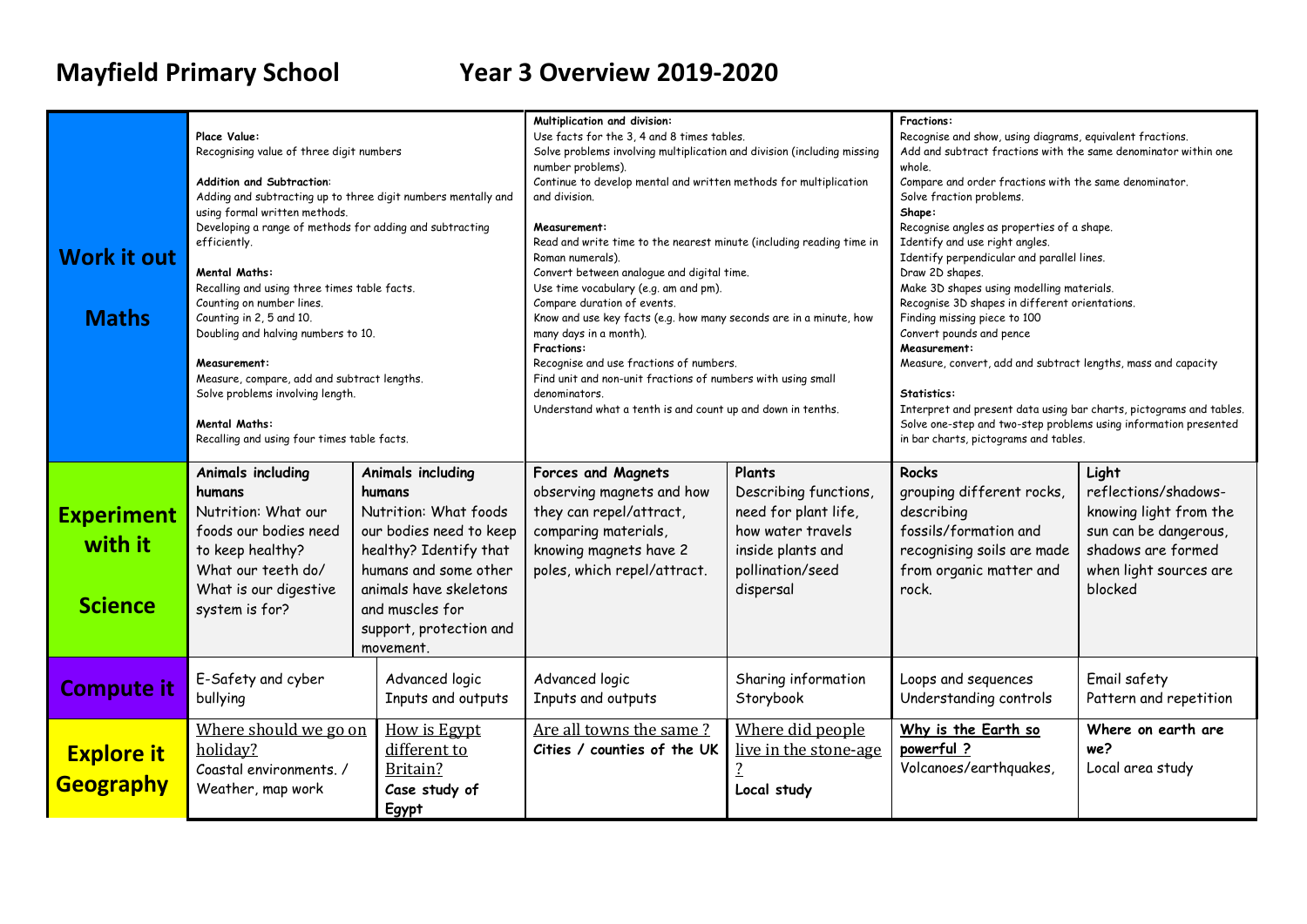# **Mayfield Primary School Year 3 Overview 2019-2020**

| <b>Remember</b><br>it.<br><b>History</b>             | Aspect of history post<br>1066 entertainment in<br>20th century<br>What were holidays<br>like in the past?                                                                       | <b>Early civilisations</b><br><b>Ancient Egypt</b><br>What was special<br>about the ancient<br><b>Egyptians?</b>                                              | Study of an aspect or<br>theme in British history<br>beyond 1066<br>Who was Queen Anne?                                                                                                                   | Stone age to Iron age-<br>What changes happened in Britain between<br>the stone age and iron age?                                       |                                                                                                               | Non-European<br>societies<br>Who were the ancient<br>Sumerians?                                                                                                                 |
|------------------------------------------------------|----------------------------------------------------------------------------------------------------------------------------------------------------------------------------------|---------------------------------------------------------------------------------------------------------------------------------------------------------------|-----------------------------------------------------------------------------------------------------------------------------------------------------------------------------------------------------------|-----------------------------------------------------------------------------------------------------------------------------------------|---------------------------------------------------------------------------------------------------------------|---------------------------------------------------------------------------------------------------------------------------------------------------------------------------------|
| <b>Create it</b><br>Art                              | <b>Drawing</b><br>Can you create an<br>accurate observational<br>drawing?                                                                                                        | 3D materials<br>What was art like<br>in ancient Egypt?                                                                                                        | Painting<br>How can you make<br>different shades of paint?                                                                                                                                                | Collage<br>How can compare and<br>recreate form of<br>natural and manmade<br>objects?                                                   | <b>Textiles</b><br>Can you use different<br>types of sewing<br>stitches?                                      | Printing<br>Can you use relief or<br>impressed techniques?                                                                                                                      |
| <b>Make it</b><br><b>Design</b><br><b>Technology</b> | Cooking and nutrition<br>What healthy food do<br>people eat in Europe ?<br>-Making healthy snacks<br>-Food groups<br>-Difference between<br>processes and non-<br>processed food | Construction<br>Can you design and<br>make your own<br>Sarcophagus?<br>Designing a package<br>e.g. sarcophagus<br>Designing from<br>historical<br>information | <b>Mechanisms</b><br>How can you make an<br>object that moves?<br>Pneumatic systems-<br>Moving mechanism, making<br>moving objects<br>levers                                                              | Mouldable materials<br>How does a round<br>house stay up ?<br>Making round<br>houses-<br>Strengthening frames<br>with additional struts | <b>Textiles</b><br>Can you make a volcano<br>scene in textiles?<br>Making a volcano scene                     | <b>Materials</b><br>How does a torch work<br>and can you make one?<br>Making torches/ lamps<br>investigate/ analyse<br>products/ joining /<br>measuring / marking out<br>frames |
| <b>Understand</b><br>it.<br><b>RE</b>                | What do Hindus believe<br>about God?<br>How and why do Hindus<br>worship at Home and in<br>the Mandir?<br>Hinduism<br>Knowledge and beliefs<br>impact of faith                   | <b>What do Hindu</b><br>sacred stories<br>have to tell us?<br>Hinduism<br>Religious texts<br>Belief Teachings/ Authority<br>Worship                           | What do miracles tell us<br>about who Jesus was?<br><b>Bible stories</b><br>How do they compare to Hindu<br>religious stories?<br>Aspect:<br>fair world/poverty<br>Belief Teachings/ Authority<br>Worship | What do bible<br>stories teach us<br>about Easter?<br><b>Belief</b><br>Teachings/ Authority                                             | What are the important<br>events in a Jews life?<br><i>Judaism</i><br>Teachings/ Authority<br>Impact of Faith | How do Jesus' parables<br>help Christians live<br>their lives?<br>Christianity<br>Teachings/ Authority<br>Impact of Faith                                                       |
| <b>Understand</b><br><b>it PHSCE</b>                 | Health and Well being<br>Healthy life styles<br>Growing and changing<br>Keeping safe                                                                                             |                                                                                                                                                               | Relationships<br>Feelings and emotions<br>Healthy relationships<br>Valuing differences                                                                                                                    |                                                                                                                                         | Living in the wider world<br>Rights and responsibilities<br>Taking care of the environment<br>Money           |                                                                                                                                                                                 |
| <b>Get active</b><br><b>Indoor</b>                   | Dance                                                                                                                                                                            | Gymnastics                                                                                                                                                    | Team games                                                                                                                                                                                                | Dance                                                                                                                                   | Gymnastics- sequences on<br>apparatus                                                                         | Bat and ball                                                                                                                                                                    |